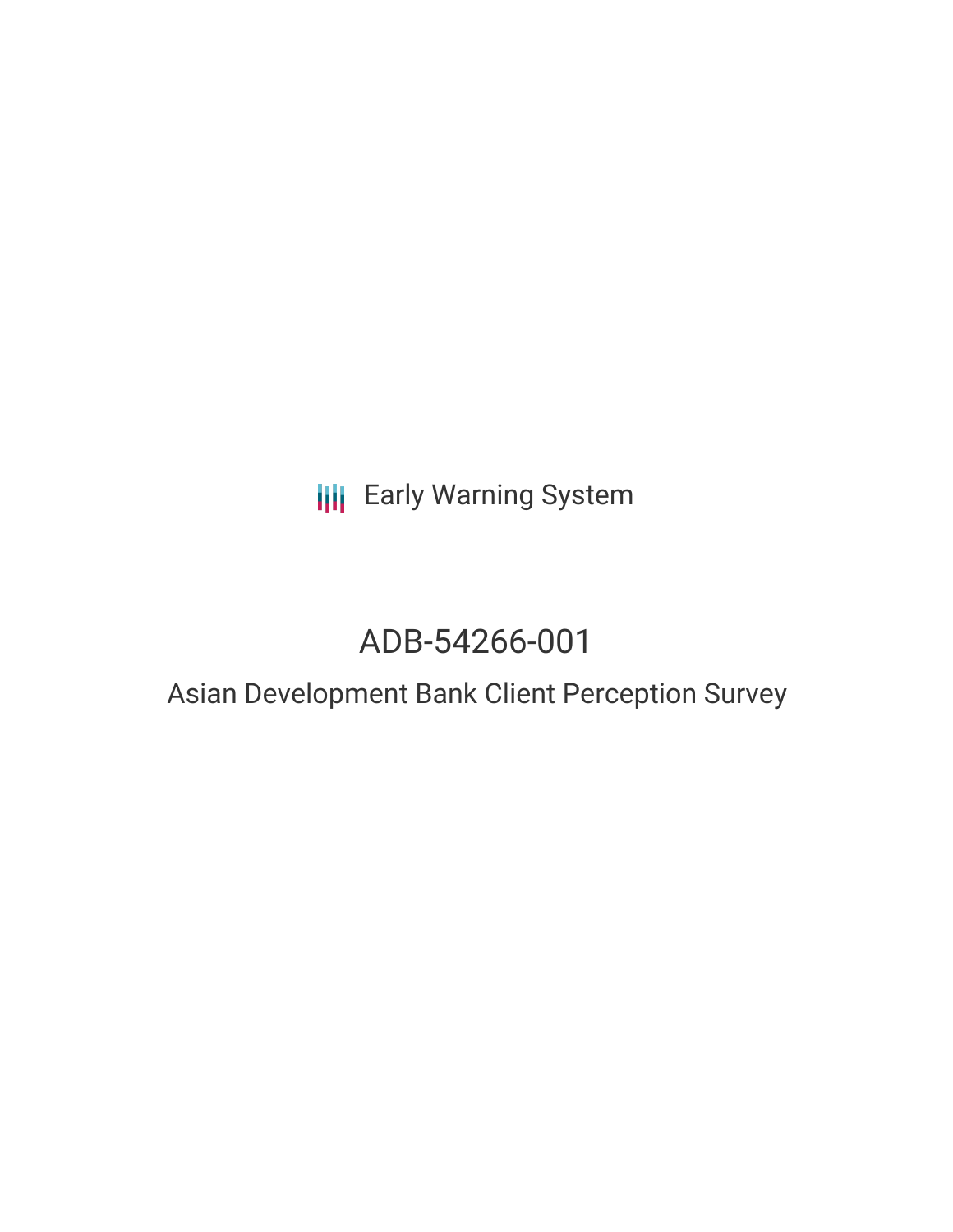

#### **Quick Facts**

| <b>Specific Location</b>       | Regional                     |
|--------------------------------|------------------------------|
| <b>Financial Institutions</b>  | Asian Development Bank (ADB) |
| <b>Status</b>                  | Active                       |
| <b>Bank Risk Rating</b>        | U                            |
| <b>Voting Date</b>             | 2020-06-19                   |
| <b>Borrower</b>                | Regional                     |
| <b>Sectors</b>                 | <b>Technical Cooperation</b> |
| <b>Investment Type(s)</b>      | Fund                         |
| <b>Investment Amount (USD)</b> | \$0.20 million               |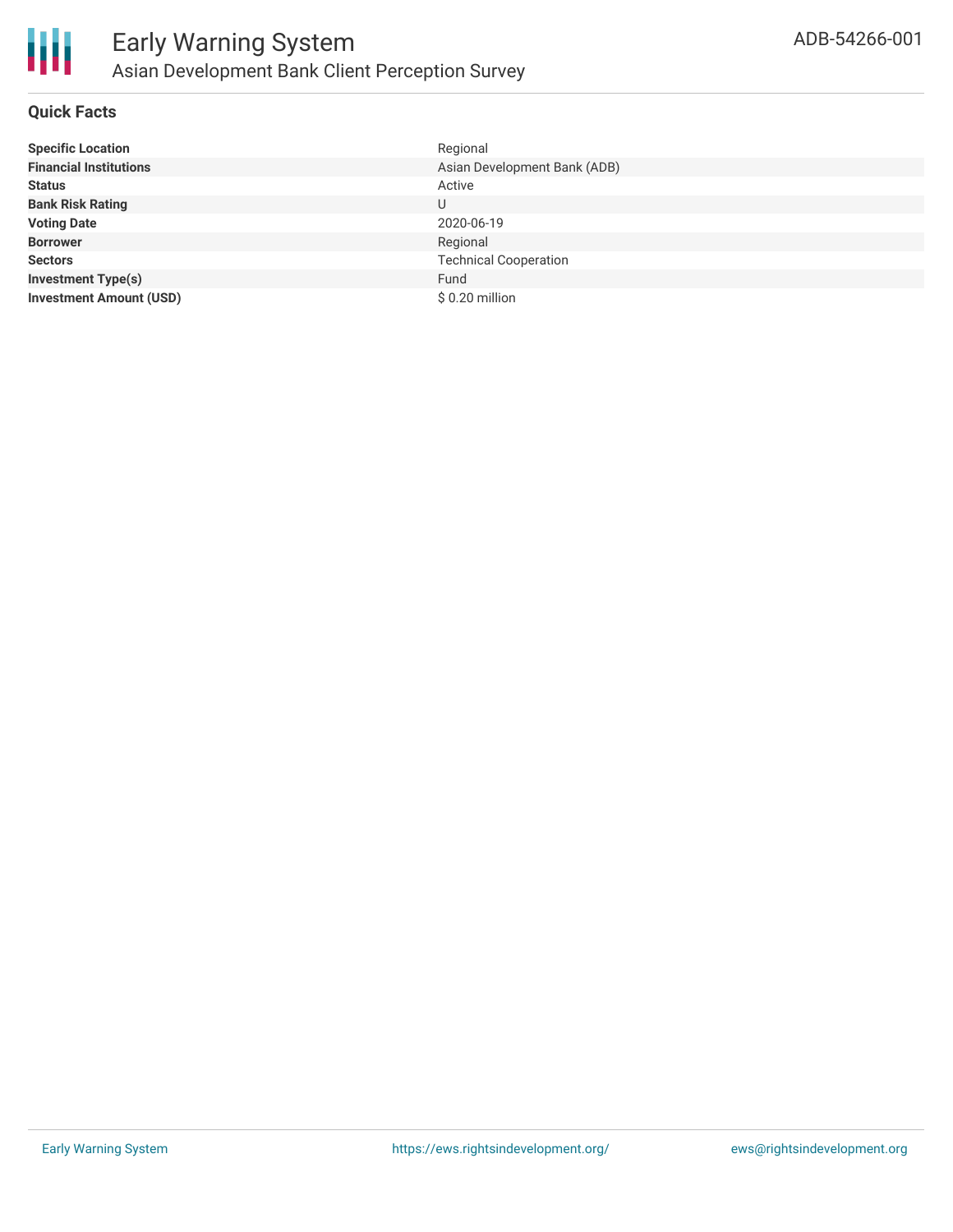

#### **Project Description**

According to the bank's website, "ADB will develop and conduct a client perception survey primarily to measure client satisfaction with the use of ADB's knowledge products, and three tracking indicators measuring client satisfaction with ADB's development effectiveness, ADB's responsiveness, and ADB's collaboration with development partners. These are indicators in the Strategy 2030-aligned ADB Corporate Results Framework (CRF), 2019-2024.

The client survey results will be used to: (i) monitor and report on indicators in ADB's CRF (results reported in ADB Development Effectiveness Review 2020 (to be published in 2021); and (ii) inform ADB management about client's perceptions on other specific areas of interest."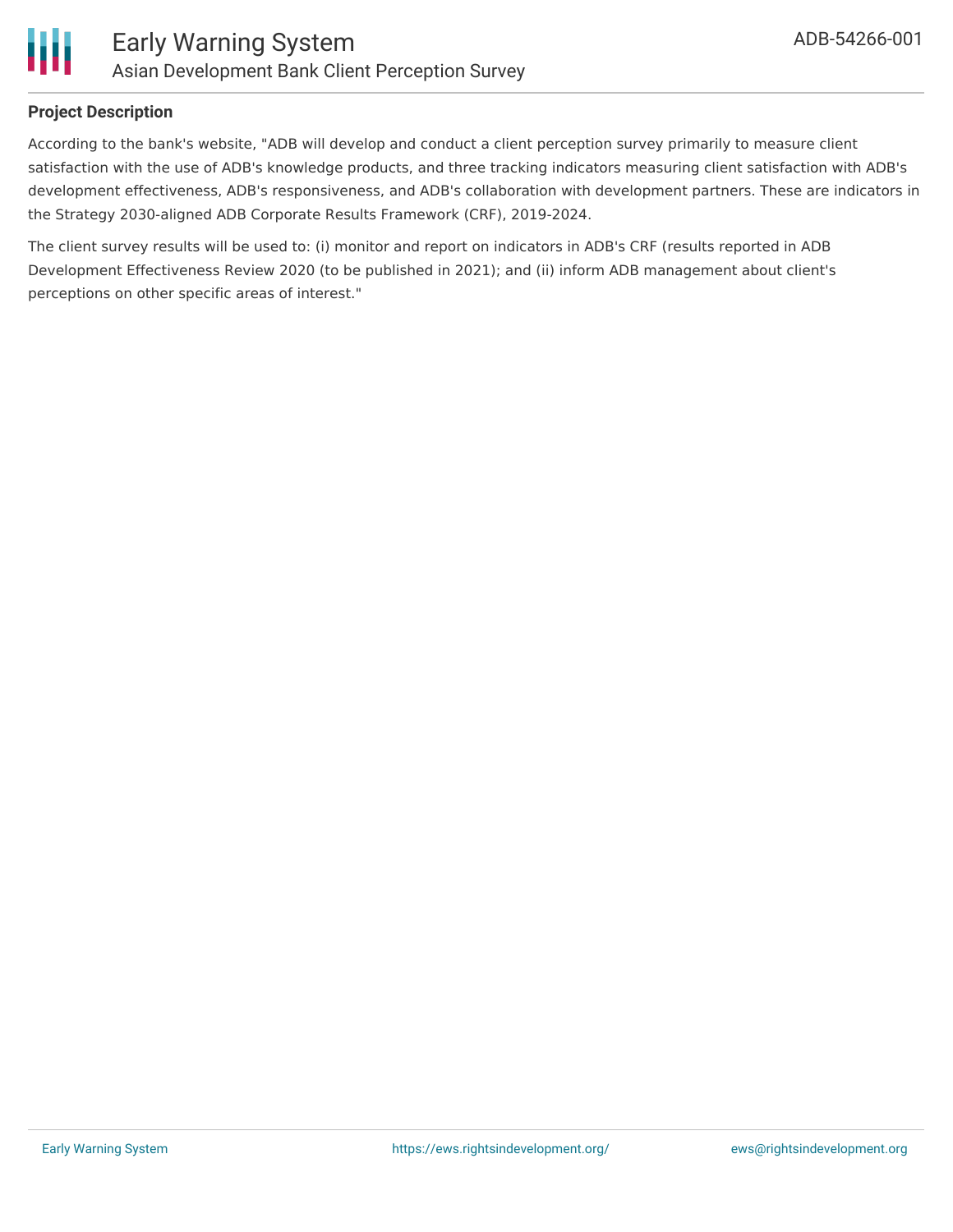

### Early Warning System Asian Development Bank Client Perception Survey

#### **Investment Description**

Asian Development Bank (ADB)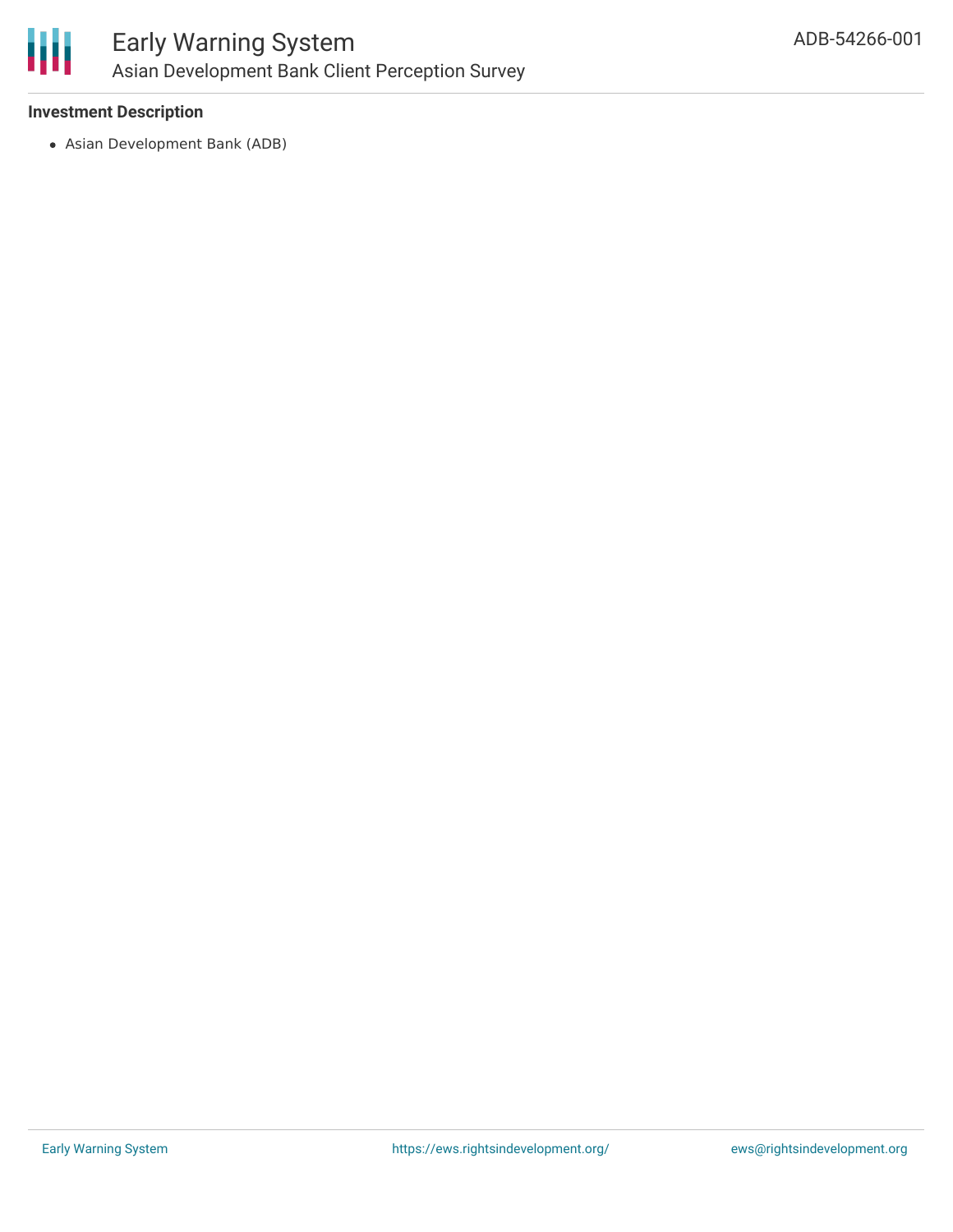

#### **Contact Information**

Responsible ADB Officer Wu, Guoliang Responsible ADB Department Strategy and Policy Department Responsible ADB Division SPRA Executing Agencies Asian Development Bank 6 ADB Avenue, Mandaluyong City 1550, Philippines

#### **ACCOUNTABILITY MECHANISM OF ADB**

The Accountability Mechanism is an independent complaint mechanism and fact-finding body for people who believe they are likely to be, or have been, adversely affected by an Asian Development Bank-financed project. If you submit a complaint to the Accountability Mechanism, they may investigate to assess whether the Asian Development Bank is following its own policies and procedures for preventing harm to people or the environment. You can learn more about the Accountability Mechanism and how to file a complaint at: <http://www.adb.org/site/accountability-mechanism/main>